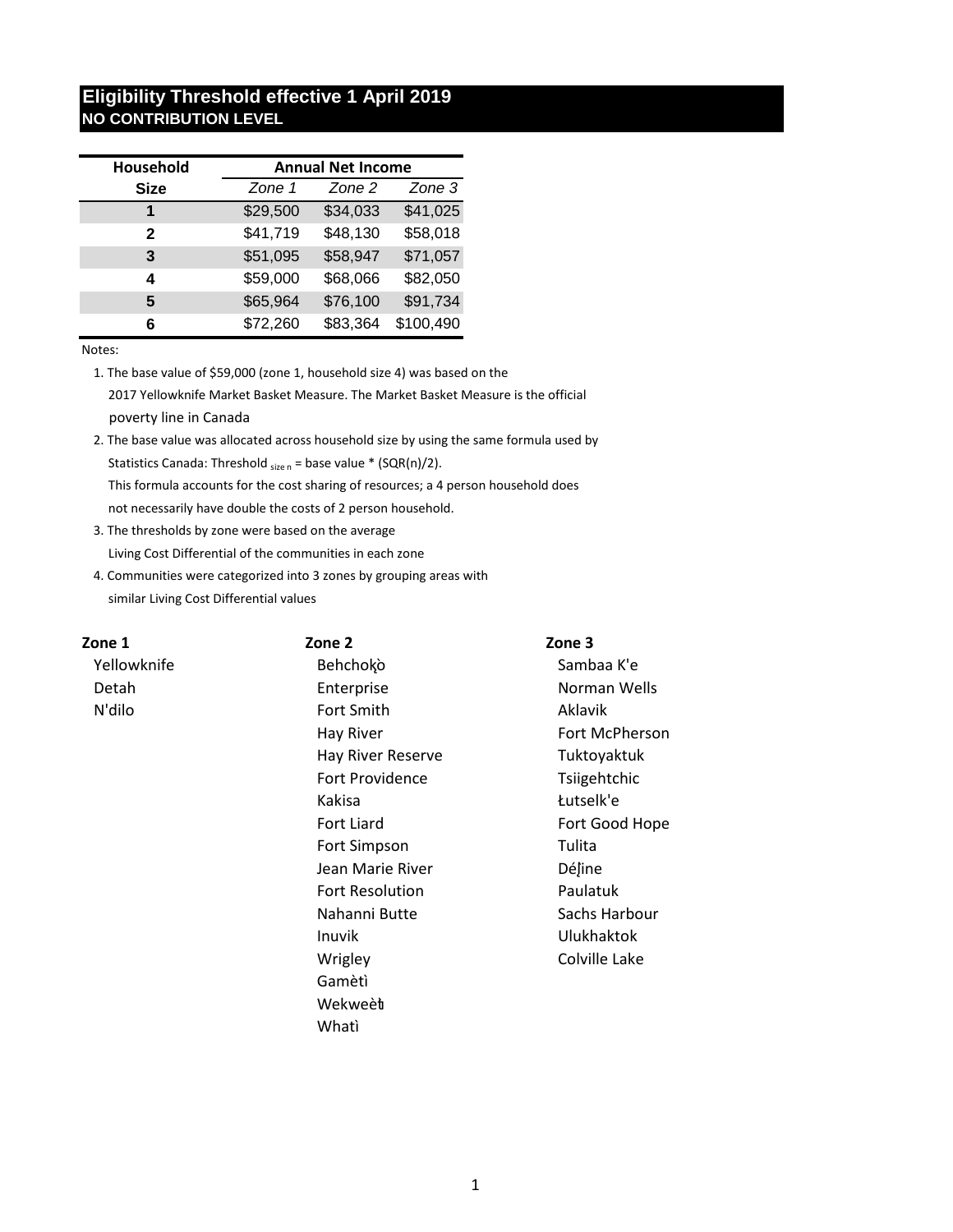# **Eligibility Threshold effective 1 April 2019** \$500 CONTRIBUTION LEVEL

| Household   | <b>Annual Net Income</b> |          |           |
|-------------|--------------------------|----------|-----------|
| <b>Size</b> | Zone 1                   | Zone 2   | Zone 3    |
| 1           | \$31,500                 | \$36,533 | \$44,025  |
| 2           | \$43,719                 | \$50,630 | \$61,018  |
| 3           | \$53,095                 | \$61,447 | \$74,057  |
| 4           | \$61,000                 | \$70,566 | \$85,050  |
| 5           | \$67,964                 | \$78,600 | \$94,734  |
| 6           | \$74,260                 | \$85,864 | \$103,490 |

#### Notes:

1. The \$500 contribution thresholds were calculated by adding the following amounts

to the no contribution thresholds:

Zone 1: \$2.000

Zone 2: \$2,500

Zone 3: \$3,000

It is assumed the cost of a lawyer increases across zones,

but that the cost is the same for all households within each zone

### Zone 1

Yellowknife Detah N'dilo

Zone 2 Behchoko Enterprise Fort Smith Hay River Hay River Reserve Fort Providence Kakisa Fort Liard Fort Simpson Jean Marie River Fort Resolution Nahanni Butte Inuvik Wrigley Gamètì Wekweèt Whatì

Zone 3

Sambaa K'e Norman Wells Aklavik Fort McPherson Tuktoyaktuk Tsiigehtchic Łutselk'e Fort Good Hope Tulita Déjine Paulatuk Sachs Harbour **Ulukhaktok** Colville Lake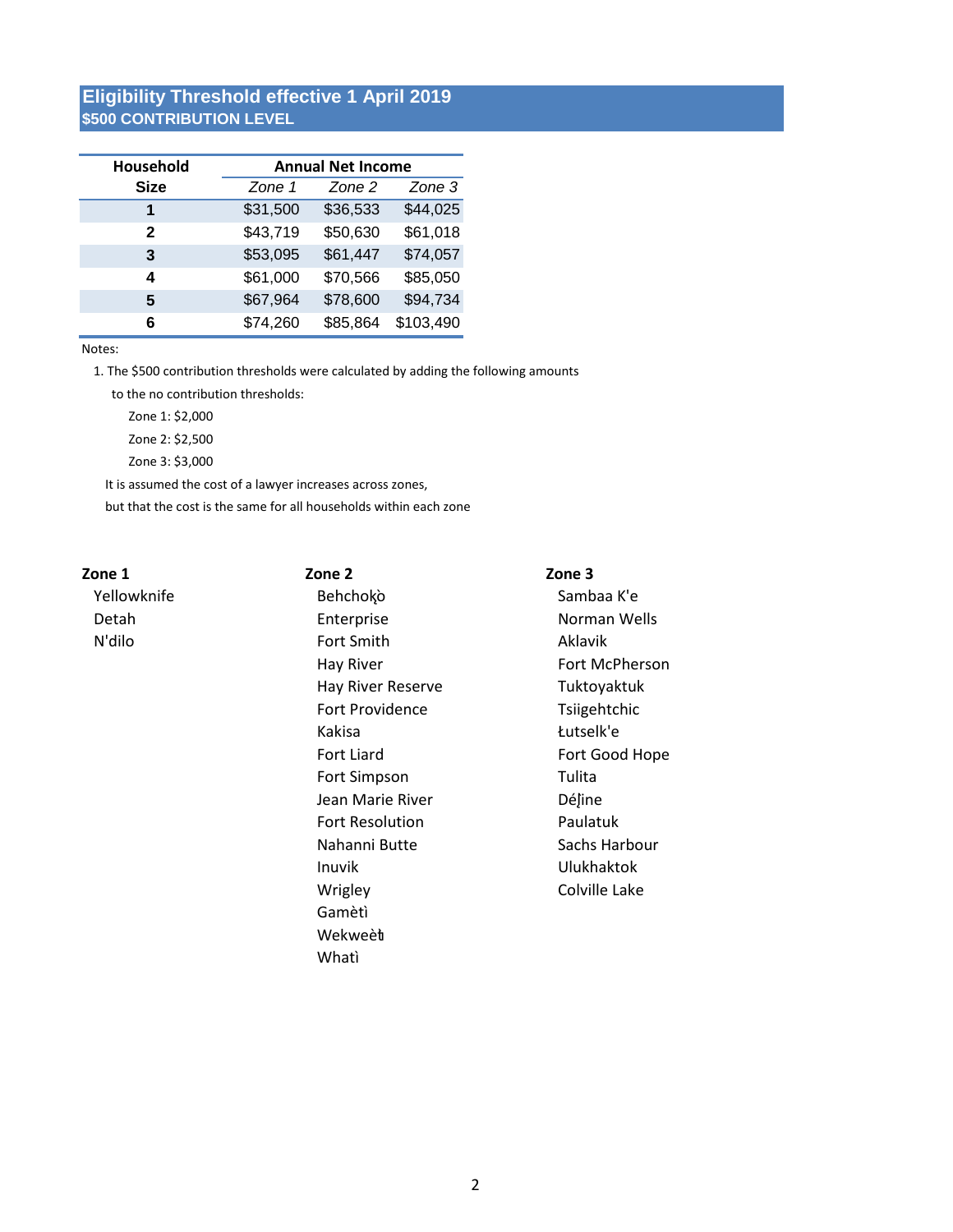# **Eligibility Threshold effective 1 April 2019** \$750 CONTRIBUTION LEVEL

| Household    | <b>Annual Net Income</b> |          |           |
|--------------|--------------------------|----------|-----------|
| <b>Size</b>  | Zone 1                   | Zone 2   | Zone 3    |
| 1            | \$32,500                 | \$37,783 | \$45,525  |
| $\mathbf{2}$ | \$44,719                 | \$51,880 | \$62,518  |
| 3            | \$54,095                 | \$62,697 | \$75,557  |
| 4            | \$62,000                 | \$71,816 | \$86,550  |
| 5            | \$68,964                 | \$79,850 | \$96,234  |
| 6            | \$75,260                 | \$87,114 | \$104,990 |

Notes:

1. The \$750 contribution thresholds were calculated by adding the following amounts

to the no contribution thresholds:

Zone 1: \$3,000

Zone 2: \$3,750

Zone 3: \$4,500

It is assumed the cost of a lawyer increases across zones,

but that the cost is the same for all households within each zone

2. The amounts added were based on the proportional increase in the contribution level;

a 50% increase in contribution level implies a 50% increase in the amount added

| Zone 1      | Zone 2                 | Zone 3            |
|-------------|------------------------|-------------------|
| Yellowknife | Behchoko               | Sambaa K'e        |
| Detah       | Enterprise             | Norman Wells      |
| N'dilo      | Fort Smith             | Aklavik           |
|             | Hay River              | Fort McPherson    |
|             | Hay River Reserve      | Tuktoyaktuk       |
|             | Fort Providence        | Tsiigehtchic      |
|             | Kakisa                 | Łutselk'e         |
|             | <b>Fort Liard</b>      | Fort Good Hope    |
|             | Fort Simpson           | Tulita            |
|             | Jean Marie River       | Déjine            |
|             | <b>Fort Resolution</b> | Paulatuk          |
|             | Nahanni Butte          | Sachs Harbour     |
|             | Inuvik                 | <b>Ulukhaktok</b> |
|             | Wrigley                | Colville Lake     |
|             | Gamètì                 |                   |
|             | Wekweèt                |                   |

Whati